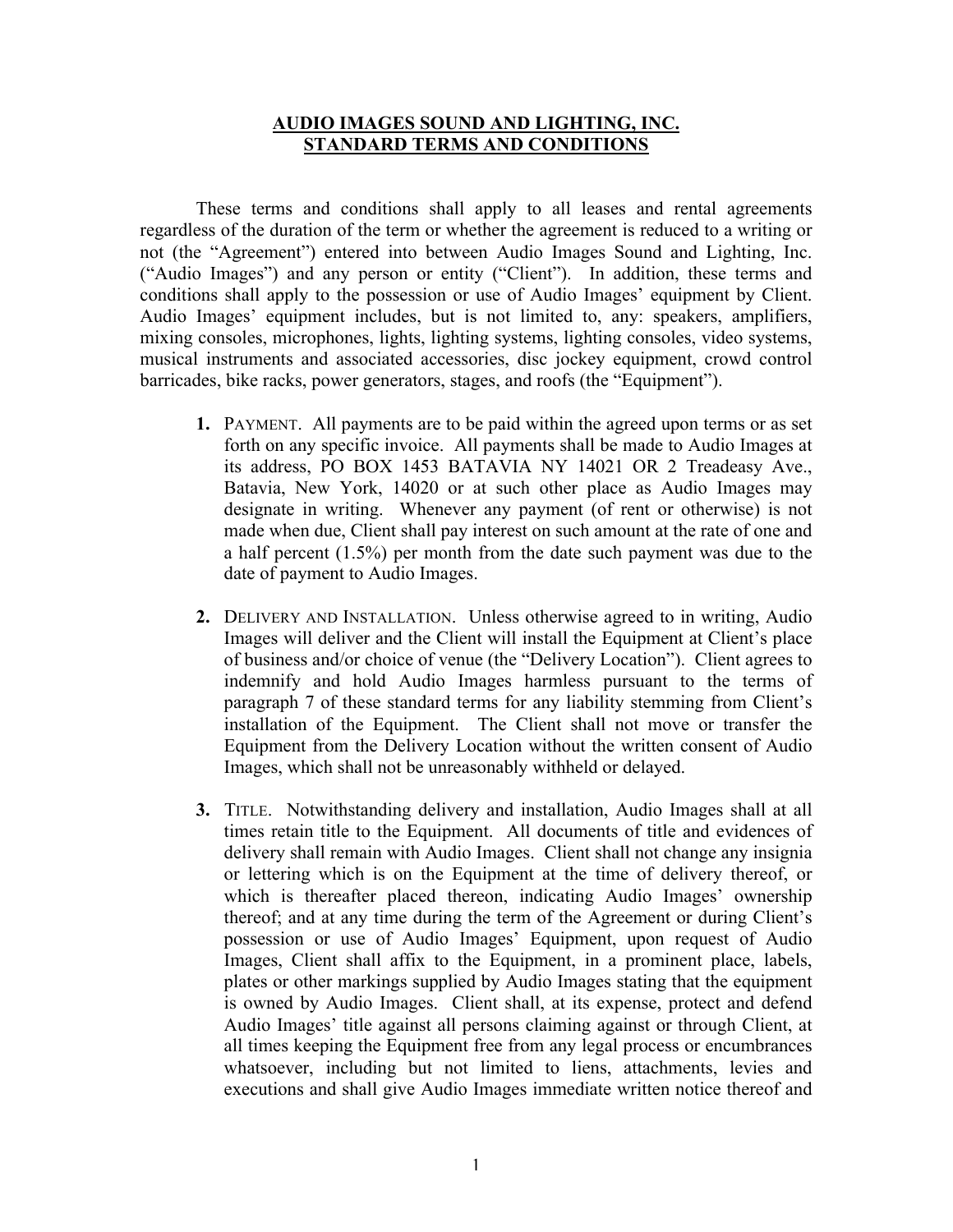shall indemnify Audio Images from any loss caused thereby. Client and any guarantor, ("the Guarantor") shall execute, file, refile and deliver to Audio Images, upon Audio Images' request, such further instruments and assurances as Audio Images deems reasonable or advisable for the confirmation or perfection of Audio Images' rights hereunder including but not limited to UCC-1 financing statements. Client shall also assist Audio Images in obtaining a statement and waiver from Client's landlord that the Equipment constitutes Audio Images' personal property and shall not become fixtures or property of the landlord. Without limiting the foregoing, Client and Guarantor hereby specifically authorizes and irrevocably appoints Audio Images and its successors in interest as attorney-in-fact for Client and Guarantor, to execute, deliver and file such instruments, including but not limited UCC-1 financing statements, for and on behalf of Client.

- **4.** CARE AND USE OF EQUIPMENT. Client shall at its sole expense, at all times during the term of the Agreement and while the Equipment is in Client's possession: maintain the equipment in good operating condition, repair and protect the same from deterioration other than normal wear and tear; shall use the Equipment in the regular course of business only, within its normal capacity, without abuse, and in a manner contemplated by Audio Images; shall comply with all laws, ordinances, regulations, requirements, rules, and Audio Image's instructions with respect to the use, maintenance and operation of the Equipment; shall not make any modification, alteration or addition to the Equipment (other than normal operating accessories or controls which shall be readily removable without causing material damage and which shall, when added to the equipment, become the property of Audio Images) without the prior written consent of Audio Images, which consent shall not be unreasonably withheld; shall not so affix the equipment to realty (except to suspend certain speakers and lights from the ceiling of Client's place of business and/or choice of venue if necessary) as to change its nature to real property or fixture, and agrees that all of the Equipment shall remain personal property at all times regardless of how attached or installed; shall keep the Equipment at the designated location, and shall not remove the Equipment without the consent of Audio Images. Audio Images shall have the right upon reasonable prior notice to the Client and subject to applicable laws and regulations, to enter upon the premises where the Equipment is located in order to inspect, observe or remove the Equipment or otherwise protect Audio Images' interest therein. Client agrees in the event that Audio Images so requests, to cause the equipment to be properly serviced and maintained if in Audio Images' judgment such service and maintenance work has not been adequately performed. Client agrees that all services shall be performed by Audio Images or their representative at their current hourly rate.
- **5.** OPERATION OF THE EQUIPMENT. AUDIO IMAGES shall be permitted to operate the Equipment and shall have the first opportunity to do so before any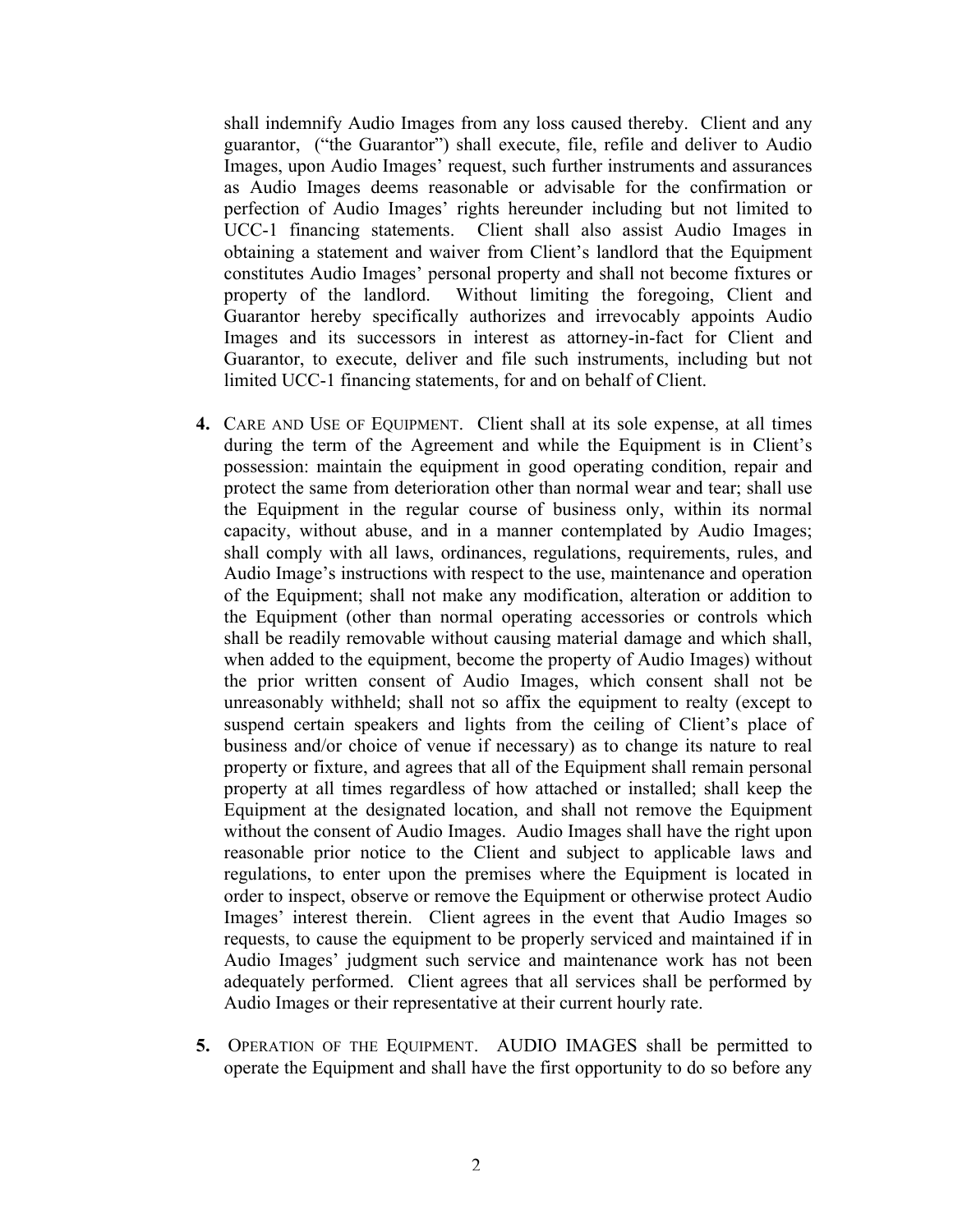other individual. Client is also given the right to choose the other operators of the equipment ONLY WITH AUDIO IMAGES APPROVAL.

- **6.** NET LEASE; TAXES. Client acknowledges that the rental payment due under the Agreement is to be "net" to Audio Images, and Client shall pay any and all sales, use, excise, personal property, stamp, documentary, ad valorem and all other applicable taxes, license and registration, fees, assessments, fines, penalties and similar charges imposed on the ownership, possession, use or rental of the Equipment during the term of the Agreement. Client shall reimburse Audio Images upon demand for any taxes paid by or advanced by Audio Images. Client shall file all returns required therefore and furnish copies to Audio Images upon demand.
- **7.** INDEMNITY. Client shall and does hereby agree to indemnify and save Audio Images, its agents, servants, owners, employers, successors and assigns harmless from any and all liability, damage or loss, including reasonable attorney's fees, arising out of the ownership, selection, possession, leasing, renting, operation (regardless of where, how and by whom operated), control, use, condition (including but not limited to latent and other defects), whether or not discoverable by Client, maintenance, delivery and return of the equipment, or, in the event that the Client shall be in default under the Agreement, arising out of the condition of any item of Equipment sold or disposed of after use by the Client. The indemnities and obligations herein provided shall continue in full force and effect notwithstanding the termination or conclusion of the Agreement; and Client ceasing to use or possess Audio Images Equipment.
- **8.** INSURANCE. During the term of the Agreement, any extensions thereof, or while the equipment is in Client's use or possession, Client shall keep the Equipment insured against all risks of loss or damage from every cause whatsoever for not less that the replacement cost of the equipment, without consideration for depreciation. The amount of such insurance shall be sufficient so that neither Audio Images nor Client will be considered a coinsurer. Client shall also carry public liability insurance, both personal injury and property damage, covering the equipment in an amount not less than \$1,000,000.00. All such insurance shall provide that losses, if any, shall be payable to Audio Images and all such liability shall include Audio Images as named or additional insured, loss payee. Client shall pay the premiums for such insurance and deliver to Audio Images, prior to the commencement of the term of the Agreement and upon request of Audio Images, satisfactory evidence of the insurance coverage required hereunder. Each insurer shall agree by endorsement upon the policy or policies issued by it or by independent instrument delivered to Audio Images, that it will give Audio Images thirty (30) days prior written notice of the effective date of any alteration or cancellation of such policy and such policy may not be canceled as a result of loss or breach of warranty. The proceeds of such insurance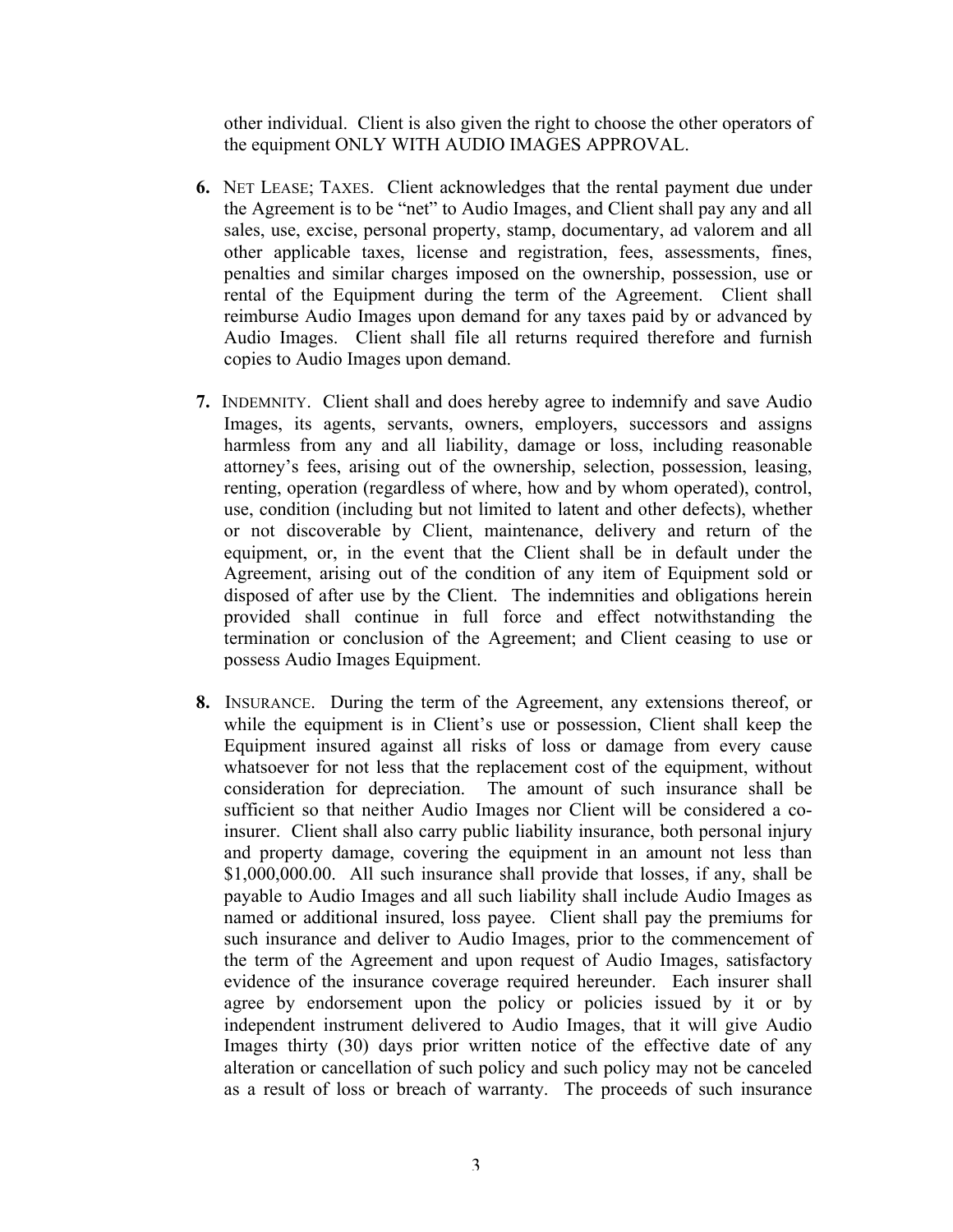payable as a result of loss or of damage to any item of Equipment shall be applied to satisfy Client's obligation as set forth in Paragraph 9 below. Client hereby irrevocably appoints Audio Images as Client's attorney-in-fact to make claim for, compromise, receive payment of and execute and endorse all documents, checks or drafts received in payment for loss or damage under any such insurance policy.

- **9.** RISK OF LOSS. Client hereby assumes the entire risk of loss, damage or destruction of Audio Image's equipment from every cause whatsoever during the term of the Agreement and during Client's use or possession of the equipment. In the event of loss, damage or destruction of any Equipment, Client shall notify Audio Images immediately and at its expense (except to the extent of any proceeds of insurance provided by Client as a result of such loss, damage or destruction), and at Audio Images' option, shall either (a) repair such item, returning it to its previous condition, unless damaged beyond repair; or (b) replace such item with a like item acceptable to and approved by Audio Images, in good condition and of an equivalent value, which shall become property of Audio Images.
- **10.** WARRANTIES OF AUDIO IMAGES; DISCLAIMERS. Audio Images makes no representations or warranties, whatsoever, whether written, oral or implied with respect to any matter, except as set forth herein. CLIENT AGREES THAT AUDIO IMAGES HAS NOT MADE AND MAKES NO REPRESENTATIONS OR WARRANTIES OF ANY KIND OR NATURE, DIRECTLY OR INDIRECTLY, EXPRESS OR IMPLIED, AS TO ANY MATTER WHATSOEVER, INCLUDING THE SUITABILITY OF SUCH EQUIPMENT, ITS DURABILITY, ITS FITNESS FOR ANY PARTICULAR PURPOSE, ITS MERCHANTABILITY, ITS CONDITION, AND/OR ITS QUALITY, AND AS BETWEEN CLIENT AND AUDIO IMAGES, CLIENT LEASES, RENTS, USES AND POSSES THE EQUIPMENT "AS IS". AUDIO IMAGES SHALL NOT BE LIABLE TO CLIENT FOR ANY LOSS, DAMAGE OR EXPENSE OF ANY KIND OR NATURE WHATSOEVER CAUSED DIRECTLY OR INDIRECTLY BY ANY EQUIPMENT LEASED, RENTED, USED, AND POSSESSED HEREUNDER OR MAINTENANCE THEREOF OR THE FAILURE OF THE OPERATION THEREOF, OR THE REPAIRS, SERVICE ADJUSTMENT THERETO, OR BY ANY DELAY OR FAILURE TO PROVIDE ANY THEREOF, OR BY AN INTERRUPTION OF SERVICE OR LOSS OF USE THEREOF OR FOR ANY LOSS OF BUSINESS OR DAMAGE WHATSOEVER AND HOWEVER CAUSED. AUDIO IMAGES SHALL NOT BE LIABLE TO CLIENT OR ANY THIRD PERSON FOR INJURIES CAUSED BY THE EQUIPMENT WHETHER CAUSED BY AUDIO IMAGES ACTS OR OMISSIONS OR ARISING AS A MATTER OF LAW. NO REPRESENTATION OR WARRANTY AS TO THE EQUIPMENT OR ANY OTHER MATTER SHALL BE BINDING ON AUDIO IMAGES NOR SHALL THE BREACH OF SUCH RELIEVE CLIENT OF, OR IN ANY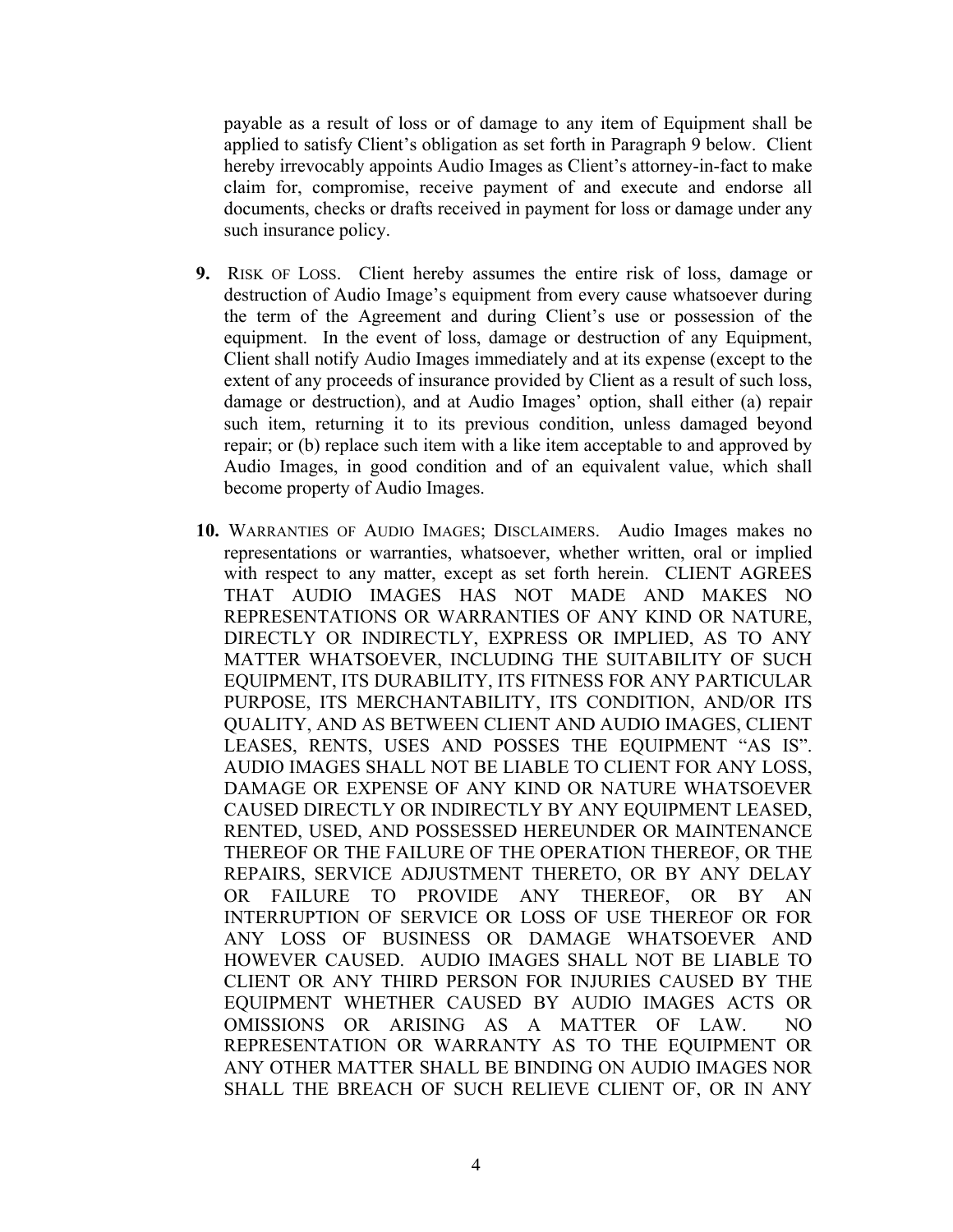WAY AFFECT, ANY OF CLIENT'S OBLIGATIONS TO AUDIO **IMAGES** 

- **11.** DEFAULT. If any one of the following events (each an "event of default") shall occur, then to the extent permitted by applicable law, Audio Images shall have the right to exercise any one or more of the remedies set forth in paragraph 12 below: (a) Client fails to pay any rent, sales tax or any other payment, including additional rent, under the Agreement when due, and such failure continues for five (5) days; or (b) Client fails to pay, when due, *any* indebtedness of Client to Audio Images and such default shall continue for five (5) days; or (c) Client breaches any covenant, warranty or agreement, except non-payment, under the Lease and such breach continues for ten (10) days after written notice thereof; or (d) Client becomes insolvent or makes an assignment for the benefit of creditors; or (e) a receiver, trustee, conservator or liquidator of all or a substantial part of its assets is appointed with or without the application or consent of Client; (f) a petition is filed by or against Client under the Bankruptcy Code or any amendment thereto, or under any other insolvency law or laws providing for the relief of debtors; or (g) Client voluntarily or involuntarily discontinues its business.
- **12.** REMEDIES. If any event of default shall have occurred, Audio Images may, at its option, at any time (a) declare the entire amount of unpaid rental for the balance of the term of the Agreement immediately due and payable whereupon Client shall become obligated to pay to Audio Images forthwith the total amount of unpaid rental plus sales tax for the balance of the said term, and; commence an action for the unpaid rent; (b) without demand or legal process, enter into the premises where the Audio Images' Equipment may be found and take possession of and remove the Equipment, without liability for suit, action or other proceeding, and all right of Client in the Equipment so removed shall terminate absolutely; and (c) exercise any and all other rights and remedies at law or equity. Client hereby waives notice of hearing with respect to such retaking and authorizes Audio Images' entry to the premises. Audio Images may, at its option, use, ship, store, and repair or lease all Equipment so removed and sell or otherwise dispose of any such Equipment at a private or public sale. Client shall also be liable for and shall pay to Audio Images all expenses incurred by Audio Images in connection with the enforcement of any of Audio Images' remedies, including Audio Images' reasonable expenses of repossessing, storing, shipping, replacing and selling the Equipment, as well as Audio Images' reasonable attorney's fees.

All remedies of Audio Images' hereunder are cumulative, and in addition to any other remedies provided for by law, and may, to the extent permitted by law, be exercised concurrently or separately. The exercise of any one remedy shall not be deemed to be an election of such remedy or to preclude the exercise of any other remedy and no delay in exercising any right or remedy shall operate as a waiver or modification of that right.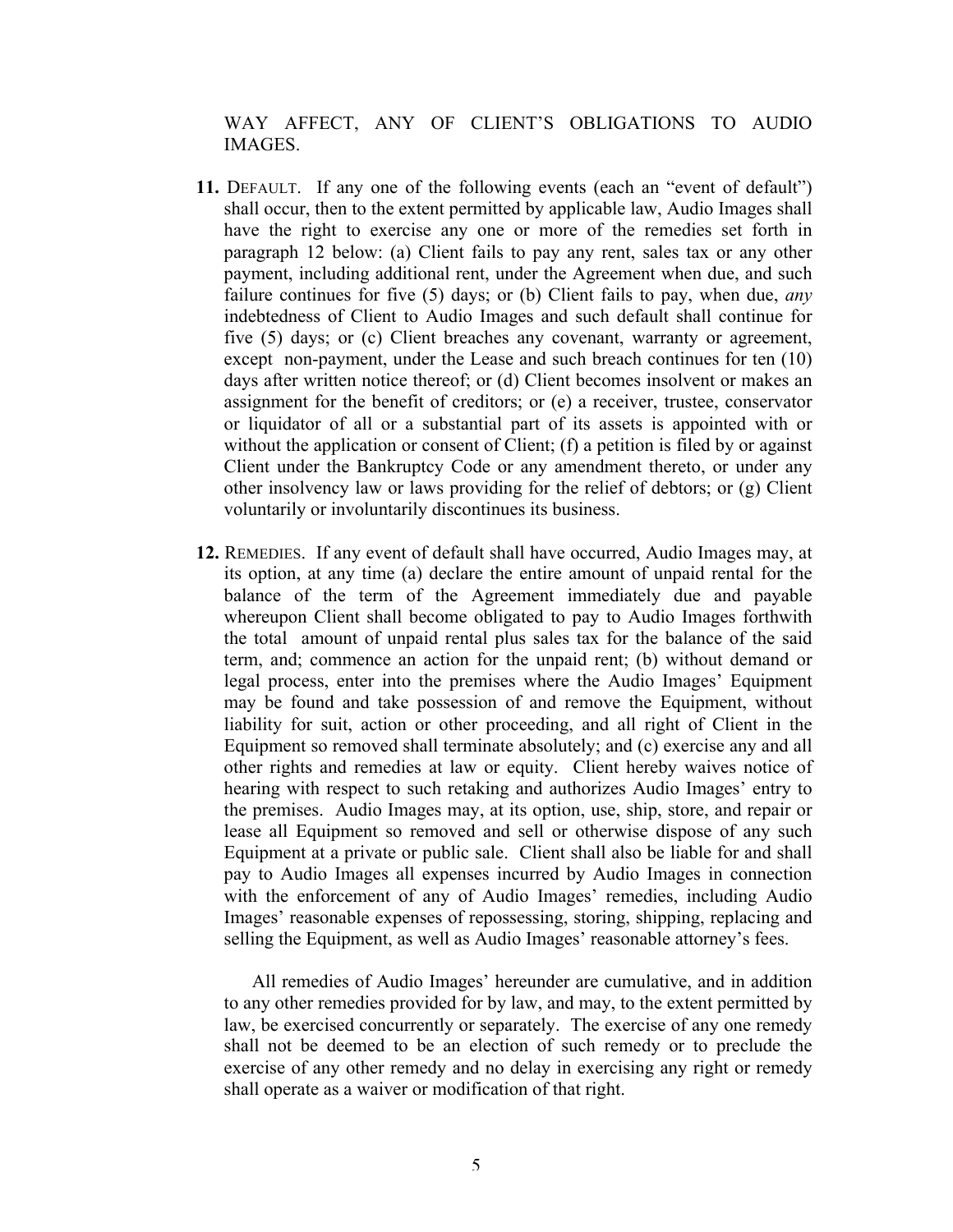- **13.** WAIVER OF TRIAL BY JURY. Client expressly waives all right to trial by jury in any claim action proceeding or counterclaims by either Audio Images or Client against each other on any matters arising out of or in any way connected with the Agreement and the possession or use of Audio Images' Equipment.
- **14.** LEASE IRREVOCABILITY AND OTHER REPRESENTATION, COVENANTS AND WARRANTIES OF CLIENT. Client agrees that Client's obligations under the Agreement and associated with the use and possession of Audio Images' Equipment are absolute, shall continue without defense, setoff, counterclaim, recoupment, reduction or abatement and regardless of any disability to Client, because of any reason including, but not limited to war, acts of God, governmental regulations, strike, or any loss, damage, destruction, obsolescence, failure of or delay in delivery of the Equipment or failure of the Equipment properly to operate, or any termination by operation of law, or any other cause.
- **15.** ASSIGNMENT; NOTICE OF INTENDED ASSIGNMENT. Audio Images may, without Client's consent, assign or transfer the Equipment, any rent or any other sums due or to become due under the Agreement, and in such event Audio Images' assignee or transferee shall have all the rights, powers, privileges and remedies of Audio Images hereunder. Client hereby acknowledges notice of Audio Images' intended assignment of Audio Images' interest in the Equipment executed pursuant to the Agreement and any equipment use by or in possession of the Client, and upon such assignment Client agrees not to assert as against Audio Images' assignee, any defense, setoff, recoupment, claim or counterclaim, whether arising under the Agreement transaction or otherwise. Client shall not assign the Agreement or any interests thereunder and shall not enter into any sublease with respect to the Equipment covered hereby without Audio Images' prior written consent.
- **16.** AMENDMENTS. The Agreement may be amended by any addition, subtraction or modification of the Equipment provided by Audio Images.
- **17.** RETURN OF PROPERTY. Upon the termination or expiration of the Agreement, and at the conclusion of the use or possession of the Equipment, Audio Images shall be granted access to the Equipment at a mutually agreeable time for the purpose of removing the Equipment. If a mutually agreeable time cannot be agreed upon, Audio Images shall notify Client of its intention to dismantle and seek return of the Equipment at a specific date and time between the hours of 8:00 a.m. and 9:00 p.m. The Client's failure to give Audio Images access to the Equipment at the time set forth shall be considered a default and Audio Images shall have the remedies set forth in paragraph 12. If upon such expiration or termination the Client does not immediately return the equipment to Audio Images, the Equipment shall